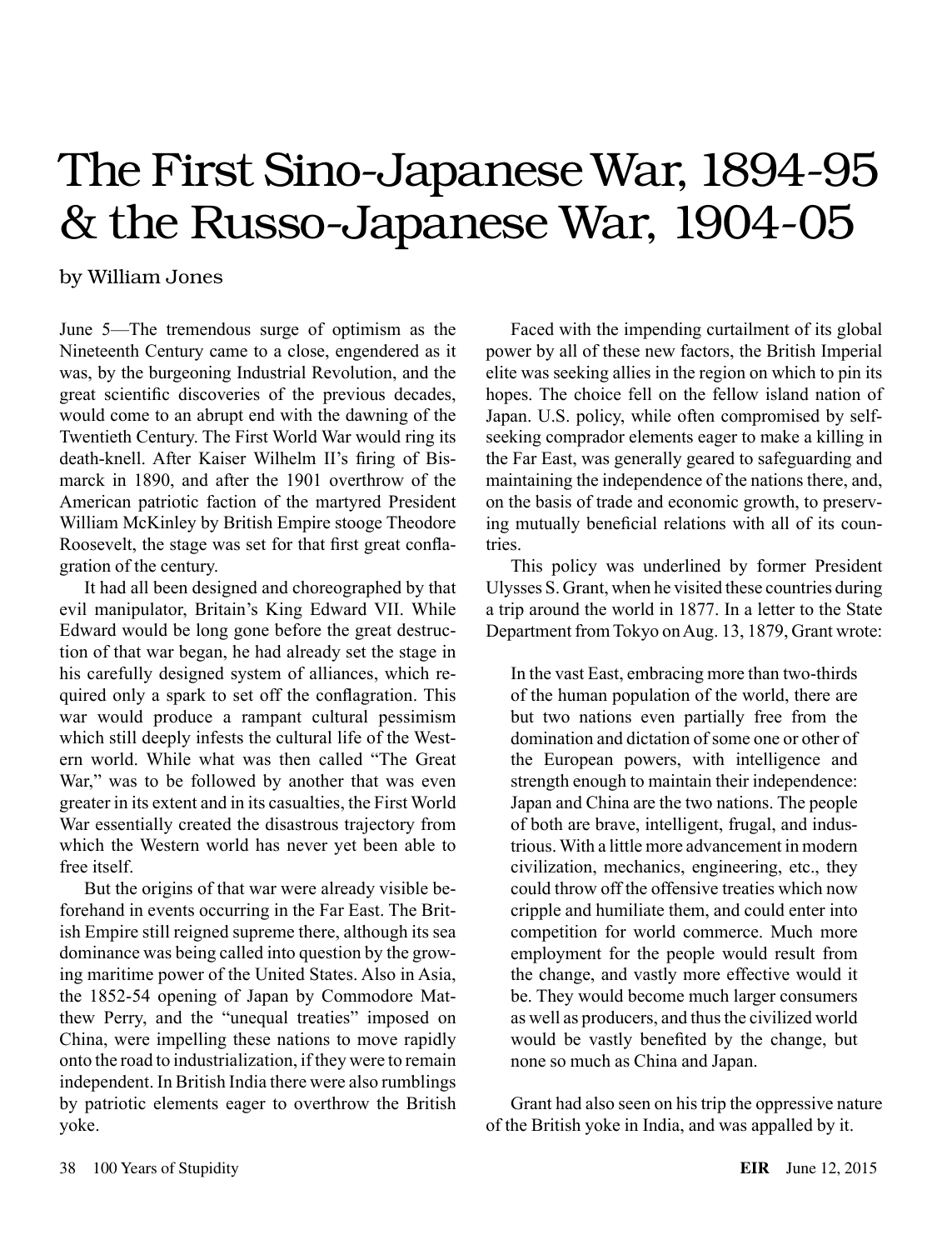In his visits to Japan and China, both countries asked Grant to help mediate between them, over their conflicting territorial claims to the Ryukyu Islands—claims eventually resolved in favor of Japan. Chinese Minister Li Hongzhang appealed to Grant to use his prestige to attempt to negotiate a solution to the conflict. Grant agreed to do so, and encouraged the State Department

to continue to work to preserve amity between these two nations, noting that if the two parties came to war, the British would subdue them both.

## **Japan's First War With China**

Before long, however, Great Britain was working on Japan to transform it into its "marcher-lord" in the Asia-Pacific region. From 1872 until 1888, the British ran a program to train Japanese naval officers. British naval officers taught at the Tokyo Naval College. From 1870 to 1900, most Japanese battleships were built in British yards. Although the two nations would not sign a formal mutual defense treaty until 1902, their collaboration was already well advanced when Japan became intent on eliminating Chinese domi-



*An October 1905 cartoon of Britain (left) and Japan (right) cementing the Anglo-Japanese alliance. Published in Punch, a British satirical magazine.*

nance in Asia, in order to establish their own control over Korea.

Korea was formally under Chinese suzerainty, but Japan, now building up its military power, had a growing diplomatic presence on the peninsula. Russia also had significant political influence over the Korean king. Both China and Russia were seen by the Japanese as potential competitors in their attempts to dominate Asia. A contrived "uprising" by Korean nationalists led to the pro-Japan faction at the Korean court "requesting" Japanese troops to help suppress the rebellion in 1894, and the movement of Japanese troops to Korea

### **A Eurasian Land-Bridge**

Russia was interested in far more than the Korean situation. Witte was attempting to unite the far-flung Russian Empire by the construction of a railroad through Siberia. For Witte, a student of German economist Friedrich List, the railroad would also provide a corridor of development for Russia, making Russia the prime conduit for the transportation of goods between Asia and Europe, and, as the British were keen to note, the major competitor to the British sea-based trade.

As construction on the railroad was proceeding,

placed them in direct conflict with China. This, not 1914, was the actual date on which the First World War began.

While China was also attempting to build up its military power and was purchasing warships from abroad under a program laid out by Li Hongzhang, the main diplomat and modernizer at the Qing Court, the

> training of Chinese sailors lagged behind, and the Japanese scored an easy naval victory over China in this first Sino-Japanese War of 1894-95. Afterwards, the Japanese considered the Liaodong Peninsula in Manchuria to be part of their "war booty." The successful efforts of Russian Finance Minister Sergei Witte to mobilize the other European powers (except for Britain) to prevent Japan from occupying the Liaodong Peninsula, left even greater animosity among the Japanese militarists against Russia. The war did, however, place Korea, Taiwan, and the Pescadores Islands under the Japanese Empire. Japan's quick victory over China also increased its confidence in taking on the more powerful Russia in the Far East.